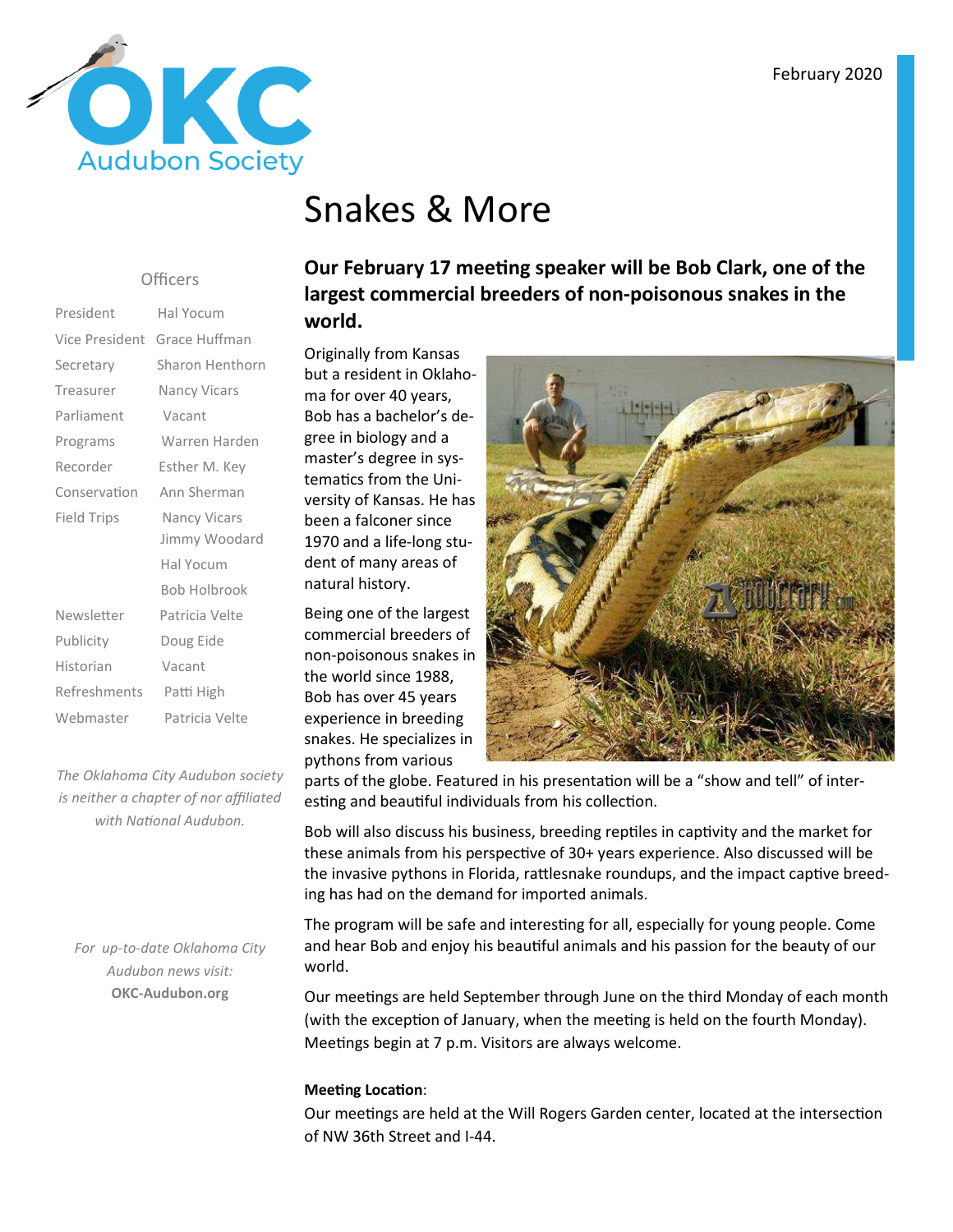# President's Perspective

### *Hal A. Yocum*

The challenge of HEARING birds is very real, especially as we age and/or develop hearing loss in the higher frequencies. I can attest to the latter, as you likely have heard me comment / or complain about it when out on field trips. There are some solu tions that do improve your ability to hear the "high frequency singers." When I read a biography of J.J. Audubon it was noted that several birds that were new to him in his western travels later in life he thought did NOT sing. So this challenge goes way, way back, even to Audubon.

Another aspect of not hearing the birds well is that many of us were not trained to listen and learn the birds well or at all. That was the case in my youth. I started this hobby at age 15 and never belonged to a bird club. I learned to bird by sight. Ok, but I wish now that I had been trained to listen and learn as well. Listening to bird songs in the 50's and 60's was more of a challenge as the available technology was records. Later came CDs. My daughter took an ornithology 101 class in college and was taught to do both. In several of the later field trips they started with BLINDFOLDS! Then checked by sight.

Today we have recordings of nearly all the birds (esp. North American birds) available at our finger tips on our cell phones via the bird apps. Some species have recordings of several or many songs and even the "CHIPS."

After constantly not hearing the "high singers," such as Darkeyed Junco, Kinglets, Gnatcatchers, Brown Creepers and many warblers I decided to get hearing aids. I bought a mid- price range, rechargeable one (PHONAK- \$3500) just over a year ago. I discussed my concerns to the Audiologist ( D. David Hough - Edmond) specifically related to my birding. Each ear was different and separately set so that those HIGH sounds were brought down to my remaining hearing range. They definitely help but they are not perfect by any means. I can hear all sounds from my iBird app , but if the birds are more than 50 feet away I can still not hear them. I still have NEVER heard a creeper, or gnatcatcher even if close. There are problems when it is windy or there is significant background noise as ALL THOSE NOISES ARE LOUDER AS WELL. I am able to pick up a few more warblers - not all for sure. As far as the wind goes Dave Woodson suggested wearing ear muffs/covers over the hearing aids. Helpful idea.

Another solution that I looked at was a device specific for certain high singers. It is called SONGFINDER ( \$750). They had a website (http:/hearbirdsagain.com) where you could check the effect on about 20-30 high singing birds at several settings at lower frequencies. Marion Homier purchased one and has used it for 1-2 years. She told me that she uses it mostly for the spring warbler migration. Not so much at other times. Currently it is not being sold, but one might find one on line as a "resale."



The website still honors warranties and does repairs.

My solution over the years has been to develop my eyesight for small movements to a higher level. I use my hearing aids at times, spring migration, looking for longspurs hoping to catch their singing as they fly overhead. I plan to take them to Big Bend, TX this April as I am not familiar to many of the birds in that area.

Another solution is to just take Brian Marra along (he is in our Big Bend group). Birding in a group, as in our field trips sure helps with more ears and more eyes. Thanks everyone for "getting me on them" quickly.

### Oklahoma City Audubon Welcomes:

### **New Members:**

 Ann Kelly, OKC Lynda Beaty, OKC Brad Rose, Edmond Nancy Dallman, Mustang

### **Welcome back:**

Scott Jantz, OKC John Eagleston, OKC Deanne McKinney, OKC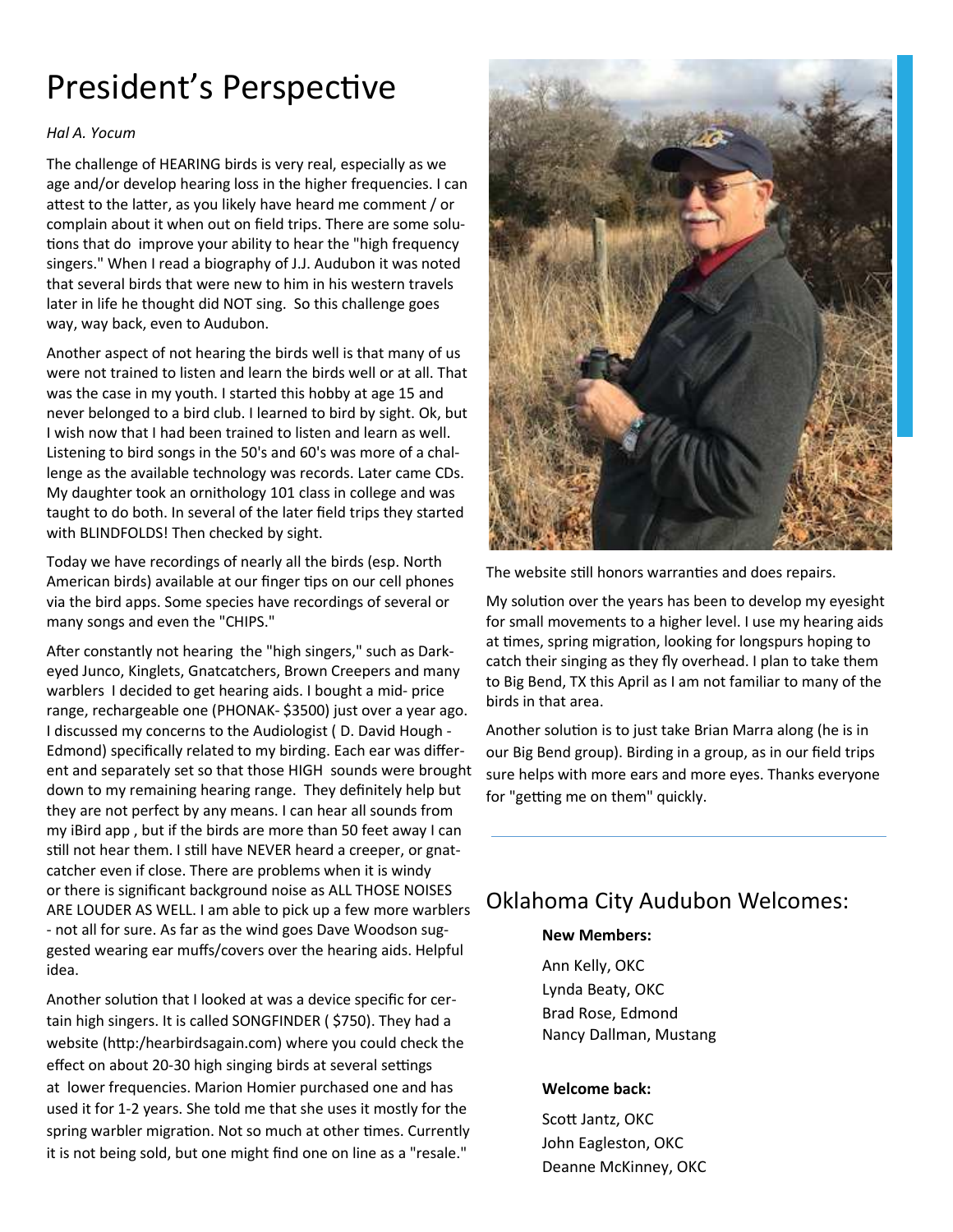# Bird of the Month

*By Grace Huffman* 

This time of year, nearly all of the bright or quirky herons and egrets that you normally find at the lake are all enjoying the warmer weather south of here, with the exception of a brave few who manage to stick around popping up as rare birds in your eBird rare bird alerts. But no matter what time of year you head out to the lake or river, you are just about guaranteed to see a **Great Blue Heron**.

It's not just in Oklahoma that you can find them. You'll spot them during the summer in parts of southern Canada, and in the winter in northern South America. They are year-round residents across most of the contiguous 48 states. In Florida, you'll also find the "Great White Heron," which is the entirely white morph, and "Wurdemann's Heron," which has a white head but a normal body.

Great Blue Herons live up to their name by being large, blue-ish gray herons common around lakes, rivers, and even man made ponds if they



are stocked. I love to watch them fish, especially when they come up with a big one! They eat more than just fish though. They'll eat about anything they can get their bills on, including small mammals and other birds.



© Grace Huffman

Outside of breeding season they tend to be solitary birds, so you're not likely to see very many of them at once. One exception happened last January, when I counted 13 of them at Arcadia Lake! They were on the east side of the dam where there is a small stream that runs from the lake. My guess is there was a lot of suitable food, as I've never seen that many at once. On a normal day at Lake Hefner, I might see 4 birds, and each of them at a different part of the lake.

During the breeding season, Great Blue Herons nest in large colonies, usually up in the trees. There can be as many as 500 nests! (I can't imagine the noise.) And since they'll use the same nest year after year, those nests can get to be quite large. The female usually lays 2-6 eggs and incubates them for about three weeks. The nestling period lasts from 49-81 days, and the parents may decide to raise a second brood.

Great Blue Herons have an interesting bit of biology: powder down. Powder down in Great Blue Herons come from chest feathers that naturally fray. The her-

ons use a fringed claw on their middle toe to scrape the feathers and spread it out on their feathers to assist in the removal of gunk they may get on their feathers, and protect those same feathers from slime. (Fun fact: powder down is not just limited to herons. Other birds like African Gray Parrots and cockatoos have it too!)

Fortunately, most Great Blue Herons aren't going anywhere anytime soon, as they are listed as least concern by the ICUN. Great White Herons are showing a decline however, and are listed on the 2014 State of the Birds Watch List. The reason for the decline is thought to be a result of elevated Mercury levels in the local water. And as always, insecticides and other harsh chemicals always pose a risk to these regal birds.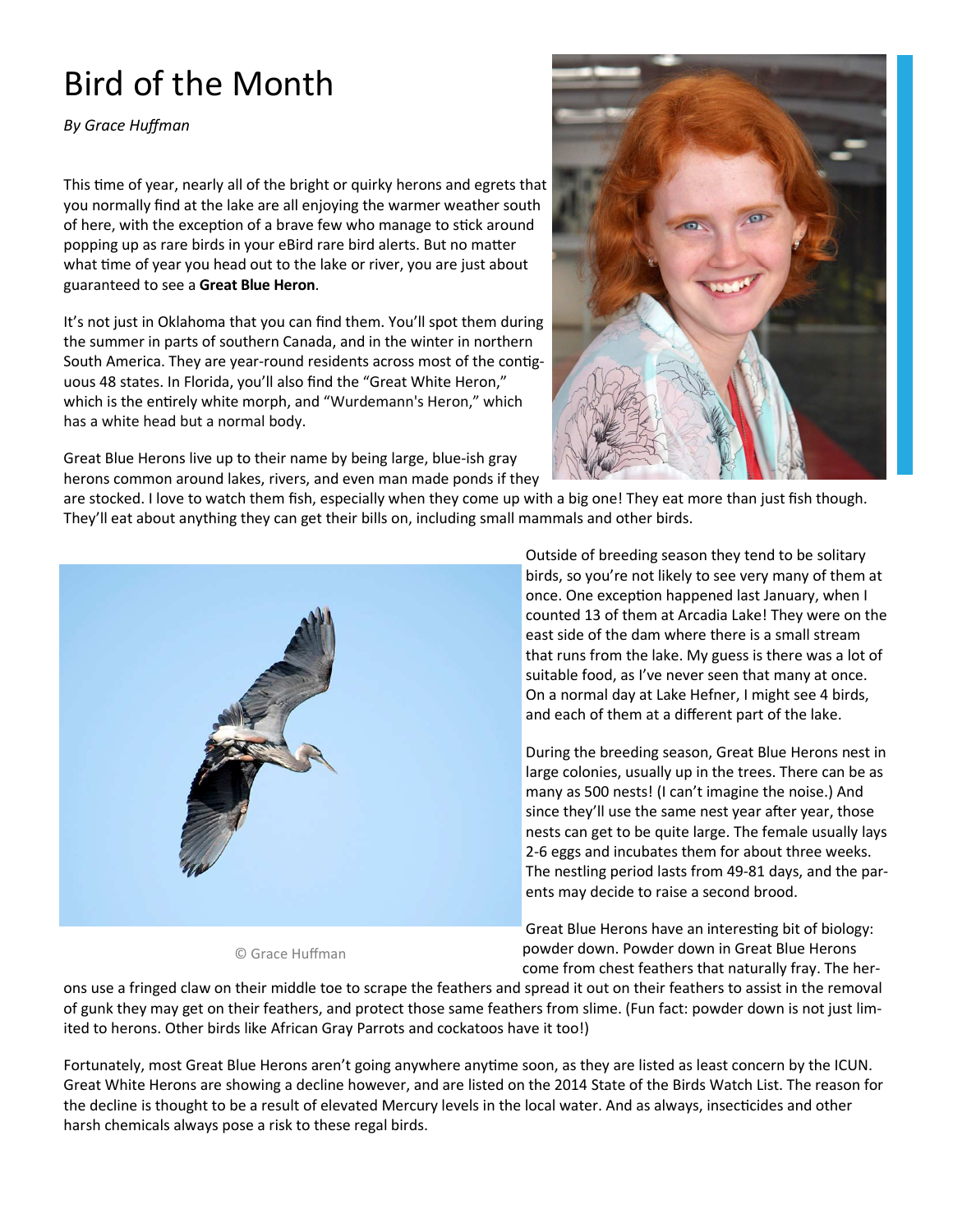## Eagle Stalking in Oklahoma

By Patti Muzny

Nancy Vicars and I are always good for traveling almost anywhere in pursuit of birds. That's what we do and have done for about 35 years. This winter, we signed up with the Sutton Center to find and monitor Bald Eagle nests in Oklahoma. Nancy chose the area below the dam at Lake Eufaula and several points around Eufaula, Checotah, Porum, Stigler, etc. And we also work the area around the Cimarron close to Crescent and Perkins. In 2019 the Center documented 199 Bald Eagle nests in Oklahoma. We make a pretty good team – she drives and does paperwork and I have learned to navigate with GPS. Google Maps and I have a love/hate relationship, but in spite of Google's attempts to thwart us at every opportunity, I can drop pins all over the place.

We've made three trips so far and have thoroughly enjoyed watching "our" eagles. At one nest, we observed a female on her immense nest, apparently incubating eggs. Her mate was perched nearby, but when a sub-adult eagle flew toward the nest, the pursuit was on. The female tossed her beautiful white head back and began to call as the male started after the intruder. They flew up and down the river several times with screeching and diving before the young one decided he was so not welcome anywhere near that nest and flew farther down the river and out of sight.

Sometimes the eagles make it really simple for us. As we were driving down the highway, a pair of eagles flew across in front of us and one was carrying a large stick. They flew directly to a nest at the edge of a pasture. While the female placed the stick, the male didn't offer any assistance, but perched nearby and supervised. I could make a snarky comment, but will refrain…for now!

At another nest, we drove up and thought we could see a white head, but these nests are fairly deep and if the incubating bird is not on the edge of the nest, it can be difficult to see. We sat in the car and watched for several minutes before our patience was rewarded. There definitely was an eagle on the nest and as we watched, she stood up and began to reposition her eggs.

The Sutton Center maintains a live cam at Sequoyah NWR near Vian, OK. Whether or not you are actively involved in documenting and monitoring nests, this website offers a wealth of information as to Bald Eagle behavior at the nest. It's entertaining and informative. For instance, did you know that when the eagle comes to the nest to settle on the eggs, it curls up its talons and walks on its "knuckles" to avoid damaging the eggs? I'm sure there is a more scientific word, but that's my story. At this time, there are no hatchlings to feed, so it's pretty quiet at the nests.

If anyone knows of an eagle nest, please consider going to the website and reporting the location.

## OKC Audubon Society Financial Report for 2019

| <b>CASH ON HAND 12/31/2018</b> |             | \$5,899.06 |
|--------------------------------|-------------|------------|
| INCOME:                        |             |            |
| Membership dues                | 1,924.86    |            |
| Checking Acct. Interest        | 71.30       |            |
| Donations                      | 30.00       |            |
| Car decals                     | 15.82       |            |
|                                | $+2,041.98$ |            |
|                                |             | 7,941.04   |
| <b>EXPENSES:</b>               |             |            |
| Newsletter                     | 980.21      |            |
| Speaker honorarium             | 185.00      |            |
| Membership dues                | 25.00       |            |
| Summer social                  | 75.57       |            |
| Bluebird boxes & poles         | 270.00      |            |
| Club promotion                 | 110.00      |            |
| Bank charge                    | 10.00       |            |
|                                | $-1,655.78$ |            |
| CASH ON HAND 12/31/2019        |             | \$6,285.26 |
| <b>Upcoming Field Trip</b>     |             |            |



Join us on Saturday, February 15 for a field trip to the Wichita Mountains Wildlife Refuge.

Meet at 9:00 at Love's Travel Stop located on Hwy 49 - take exit 45 west on I-44.

Leader: Kurt Meisenzahl, meisenzk@sbcglobal.net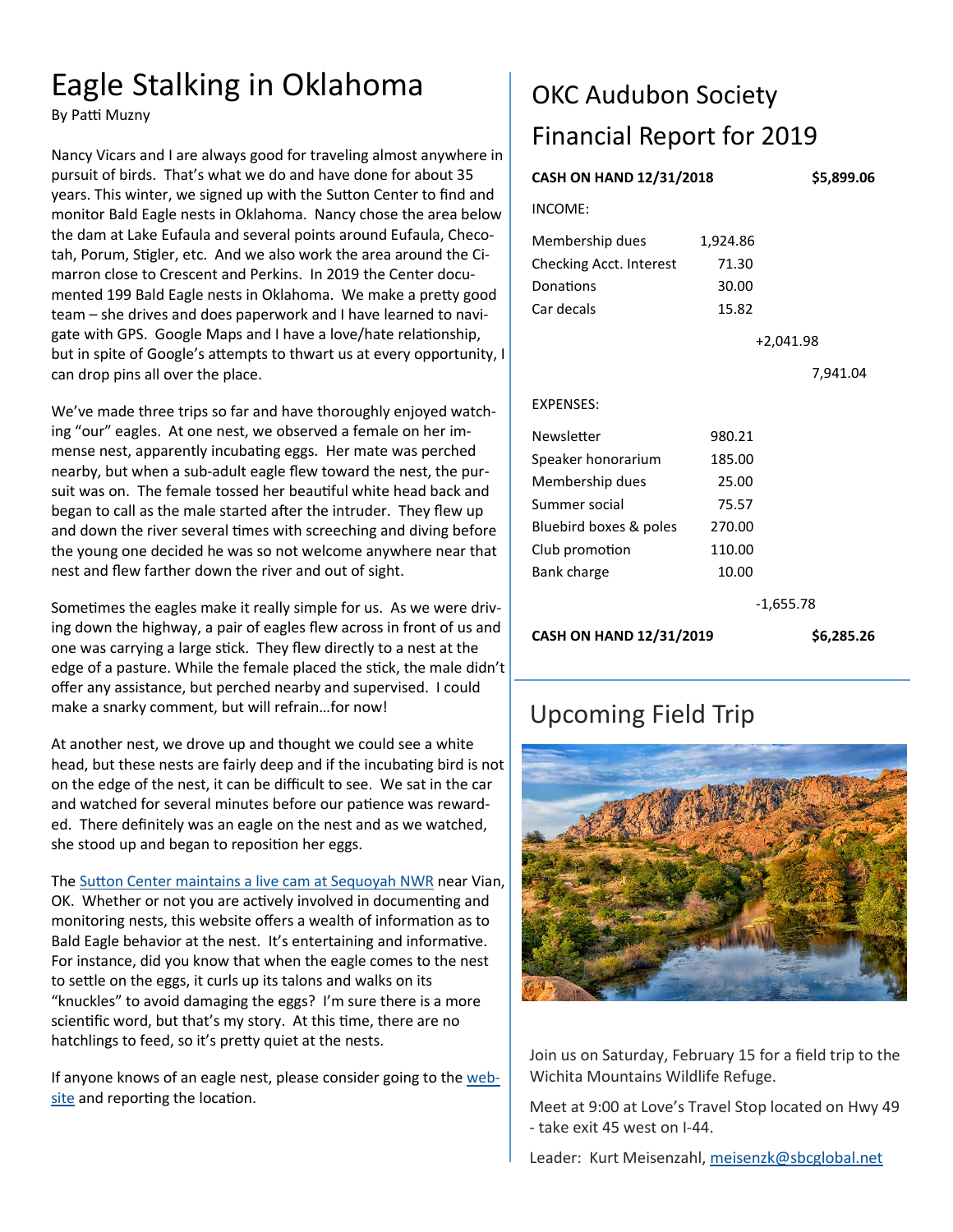# African Dream (Part three)

### *By Nancy Vicars & Warren Harden*

The Great Rift Valley runs from Lebanon through the Red Sea, Ethiopia, Kenya, Tanzania, and finally to Mozambique. The rift, bordered by volcanoes, marks the divide between two continental plates and for over 20 million years has provided an expanding but relatively stable, flat plain for life to evolve into a multitude of forms. The Serengeti is known for being the most renowned wildlife area of the world but is much more. Based upon prior fossil findings in the Olduvai Gorge in the eastern Serengeti where we were, Louis Leakey and later Mary Leakey discovered fossils and tools of some of our few-million-yearold ancestors preserved by the copious volcanic ash that covers most of the Rift Valley. Their work in Tanganyika (now Tanzania) spurred many other anthropologists and geologists to hunt for more. The famous "Lucy" skeleton was discovered in the Ethiopian Rift Valley. The Serengeti is also home to the Maasai people, many still living in small groups in hand-constructed mud wall houses with thatched roofs, usually one having a solar panel on top. The men in their brightly colored, long garb still are seen herding their cattle, sheep and goats while texting their friends on cell phones.

The Serengeti, home of the largest migration of large animals on earth, lies in the eastern arm of the Great Rift Valley toward the northern end of a string of conservation areas protecting wildlife all the way to South Africa. Serengeti National Park is the most filmed park in Africa due to its containing much of the variation of animal and vegetative habitats of sub-Saharan Africa. We saw baobabs, giraffes (the world's tallest animal), ostriches (tallest bird), brilliant sunbirds, a 5-foot Nile monitor lizard, elands (largest antelope), miniature dik diks (third smallest antelope), massive elephants and hippos and rhinos, lions with killed cape buffalo, cheetahs catching and devouring a gazelle, leopards with stashed gazelles in trees, zebras migrating, monkeys, baboons, the dangerous cape buffalo, vultures, eagles, love birds, sand grouse, bustards, hornbills, starlings, shrikes, fossil hominines (not seen) and modern homo sapiens (many seen), and on and on. We looked for the hamerkop, that strange hole-nester distantly related to pelicans, but not a one showed.

Also interesting is what we did not see. We saw no mosquitoes, no tsetse flies (end of dry season), no spiders, no snakes, and other than two porcupines no nocturnal animals. No longer are people taken on night game drives. Anyone out at night is assumed to be a poacher. Also absent were aircraft contrails, television and daily reports of political and economic corruption and human conflict across the globe.

For us, out "birding" on the Serengeti was not like an OKC Audubon field trip. It was truly wild and exhilarating. All predators and prey alike keep their heads on a swivel in constant vigil. We did the same being that we had lions, cheetahs, leopards, hyenas, elephants, zebras, a giraffe and a cape buffalo literally within a few feet of us. If we had not been in a solid-sided vehicle, we would have been part of the food chain, bones and all. Even more exhilarating was their being just outside our canvas tent every night. Nowhere else on earth can anyone be so close to so many wild animals and get away alive and unscathed.

### Minutes: January 27, 2020

Meeting was called to order by the club's newly elected President Hal Yocum.

Meeting minutes of December were approved with the exception of an inaccurate date of the spring meeting of the OOS. It will be meeting May 8-10 at Black Mesa State Park.

We met under difficult conditions in a separate area of the garden exposition complex, with poor acoustics. Several new members and guests were in attendance, but only first names are available to me. Brian, Linda, Rebecca, Ann and Drew were introduced. My apologies for missing or inaccurate names.

Treasurer Nancy Vicars reported \$6242 in the bank account.

Announcement was made that the 2019 edition of the Oklahoma Birds Date Guide is now in print. It is free for members of the OOS (Oklahoma Ornithological Society) and can be purchased on their website.

New business: a private property is becoming available for birding at the 35-acre Yukon area property known as the Molly Spencer Farms, which is being further developed for visitors. More news will be available later.

Saturday, February 1st there will be an all-day excursion to Ft. Cobb Lake area to see the variety of wading and water birds now collecting there. Please contact Larry Mays if you have questions or if you need to let him know you are coming.

There was a proposal that for future meetings, group refreshments not include caffeinated beverages. There was no objection from the floor, and that will begin next meeting. Members may of course bring their own caffeinated beverages for individual use. Signup sheet is passed around to fulfill commitments for this calendar year. The meeting was adjourned and a refreshment break followed.

We were then entertained by a photographic journey through Cuba by Jay Pruett, experienced wildlife expert. He was a member of a bird survey sponsored by the Cuban government. The variety of birds and their amazing plumage was a treat for the attendees, and arrangements can be made for individual birders to join a future government bird survey.

The next meeting, February 17, will be held in our usual room, resuming our third Monday schedule.

*—Club Secretary Sharon Henthorn*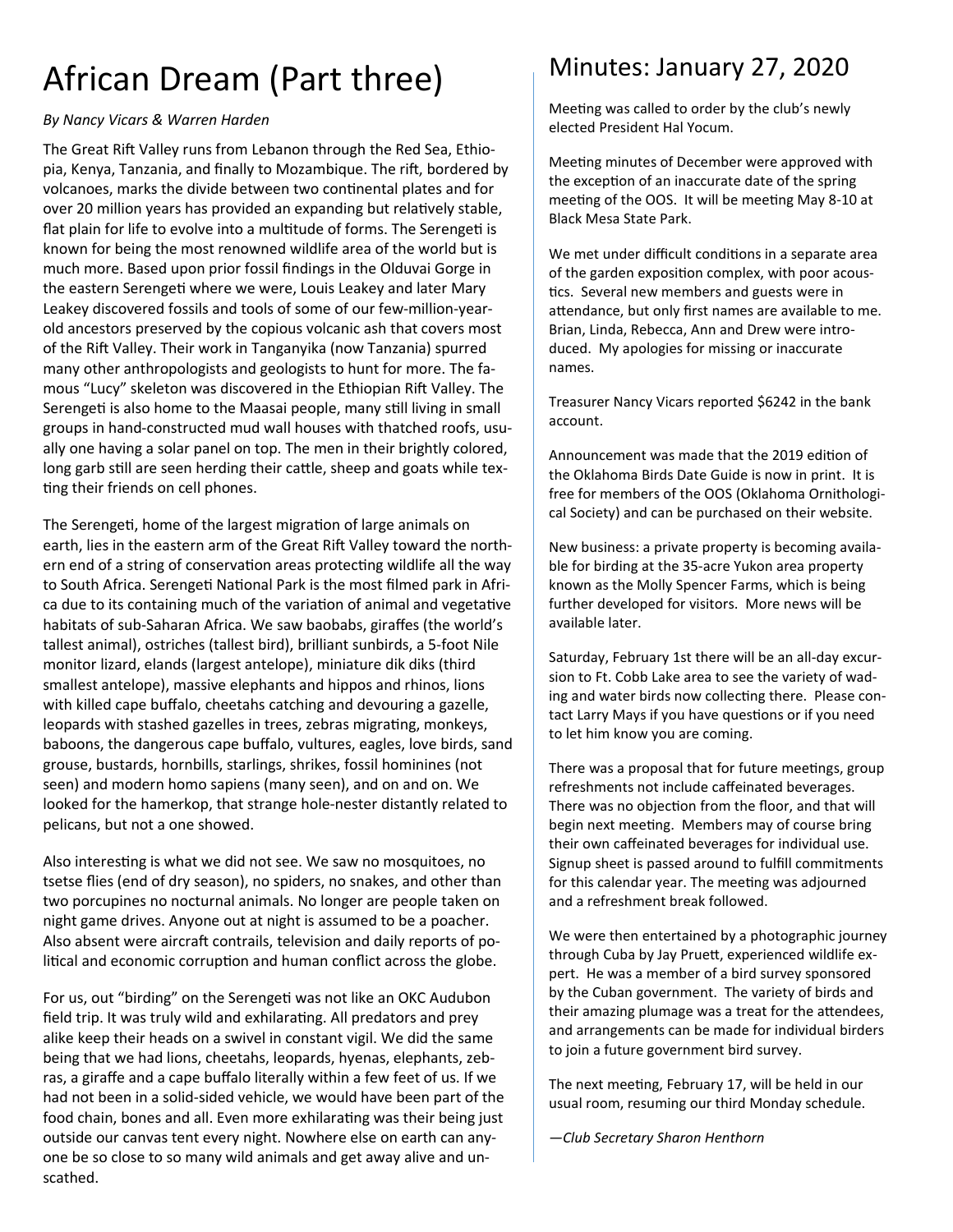### **Recorder's Report January 2020**

What a great start for the year. All counties turned in reports to eBird and two counties reported over 100 bird species. Four bird species were seen in 11 of the 12 counties. Who do you think they were? Forty species were reported in only one or two counties and are marked in bold. What other central Okla-

homa counties can these species be found and reported?

The first bird report of the year was at 1:00 am when Mike Yough observed a Great Horned Owl at home in Stillwater and later Alex Harman photographed **Orchard Oriole** at the OSU Cross Country Course. Larry Mays located Lapland Longspur along CR 1290 in Grady County; in Logan County



© Alex Harman

Dustin Lynch counted Bonaparte's Gull and Pied-billed Grebe at Guthrie Lake, and Eastern Bluebird and American Robin at Liberty Lake. At Lake Overholser west in Canadian County Jimmy Woodard discovered Hooded Merganser, Common Goldeneye, **Red-breasted Merganser** and **Lesser Black-backed Gull**. In Norman along South Jenkins Caleb Frome reported Wild Turkey, Greater White-fronted Goose**,** Winter Wren and Red-headed Woodpecker; and along Rock Creek Road Diane Thompson spotted White-winged Dove. In Midwest City Jimmy Woodward recorded White-throated Sparrow and Turkey Vulture; at Mar tin Park Nature Center Dustin Lynch detected Lincoln Sparrow and Ruby-crowned Kinglet; and at Lake Hefner Prairie Dog Point Brian Marra got **Forster's Tern** and **Common Loon**; Caleb Frome described **Surf Scoter** and **White-winged Scoter**; and Don Maas recognized **Common Merganser**.



© Steve Davis

On the 2<sup>nd</sup> Steve Davis photographed at Rose Lake **Least Sandpiper,** at Lake Overholser west **Eared Grebe**, and at Lake Overholser east **Wood Ducks**. In Grady County Caleb McKinney came across Brewer's Blackbirds and Brown Thrasher; at Summit Place Subdivision in OKC Bill Diffin saw Bewick's Wren; and at Lake Thunderbird Don Maas tallied

Double-crested Cormorant. Scott Loss also had a busy day: at Lake Carl Blackwell he confirmed **Wilson's Snipe, Whitebreasted Nuthatch, Golden-crowned Kinglet, Swamp Sparrow, Common Yellowthroat, Pine Warbler,** on Peach Road **American Tree Sparrow**, Loggerhead Shrike, Smith's Longspur, and

on 19<sup>th</sup> between Perry and Vassar Road he described **House Wren**.

On the 4<sup>th</sup> Braden Farris added American Kestrel along OK-33 in Kingfisher County; and in northwest Payne county Mike Yough documented **Vesper Sparrow** and Pileated Woodpecker. On the 5<sup>th</sup> in Logan County at Kairworks Garden D&D Norris verified Harris's Sparrow, and Yellow-rumped Warbler; on the OSU Cross Country Course Alex Harman flushed a **Sedge Wren** and LeConte's Sparrow; and at Lake Hefner Chase Moxley encountered Lesser Black-backed Gull and Common Goldeneye. On the  $6<sup>th</sup>$  Caleb Hawley identified Red-tailed Hawk along I-40 in Seminole County. On the  $7<sup>th</sup>$  Kyle Hawley noticed Red-shouldered Hawk in Grady County; and Calvin Rees turned up Herring Gull and Northern Shoveler at 63<sup>rd</sup> and Kilpatrick Turnpike wetlands.



© Steve Davis

On the 8th Steve Davis reported **Lesser Goldfinch** at his feeder in OKC. On the 9<sup>th</sup> Brian Marra detected Virginia **Rail** and Swamp Sparrow at Lake Hefner Bert Cooper Trails. On the 11<sup>th</sup> Adelynn Woodard recorded Horned Grebe in Shawnee in Pottawatomie County; and in Norman Cole Sites discovered **Merlin**; while Zach DuFran counted Lesser Scaup and Redhead Duck at Kevin Gottshall Memorial Park. On the  $13<sup>th</sup>$  William Radke viewed Bald Eagle, Savannah Sparrow and Northern Pintail at Rose Lake. On the 14<sup>th</sup> Brian Marra observed Greater **Yellowlegs** and Fox Sparrow at Stinchcomb WR West in Canadian County.

On the 15<sup>th</sup> George Chiu had Smith's Longspur and Western Meadowlark on Rockwell Ave just north of Waterloo Road in Logan County; John Moyer photographed Bald Eagle at Lake Thunderbird Alameda Dr Bridges; and Jared Elmore got Great Egret in Stillwater. On the 16<sup>th</sup> Brian Marra recognized **Red-necked Grebe** and Horned Grebe at Lake Hefner. On the  $18<sup>th</sup>$  Joe Grzybowski found Northern Harrier and American Wigeon at Goldsby Sod Farm in McClain County; and Ross's Goose and Greater Whitefronted Goose along Ten Mile Flats in Cleveland County. Branden Farris confirmed **American Pipit** at Howard Farms in Oklahoma County. Lapland Longspur were seen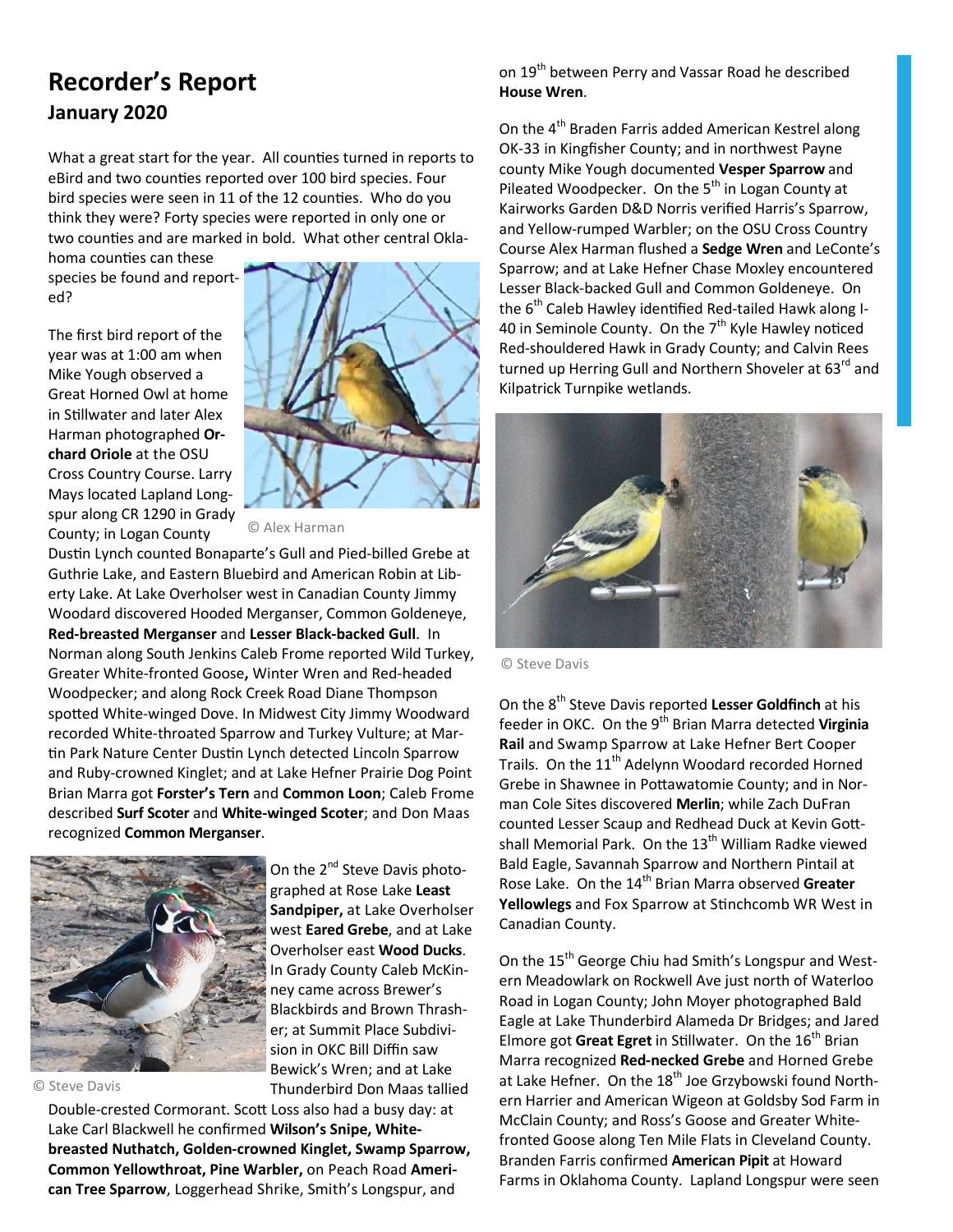feeding in Coyle in Logan County. Steve Davis came across **Short-eared Owl** west of El Reno, and photographed **Pine Siskin** at his feeder in OKC.

On the 19<sup>th</sup> Chase Moxley had American Tree Sparrow and Eared Grebe at Lake Hefner Prairie Dog Point. On the 21<sup>st</sup> Larry Mays saw Orange-crowned Warbler at home in McClain County; Taylor Harting and Kayley Thurber tallied Bald Eagle along I-35 south of Guthrie; and Brad Rose added **Black-crowned Night-Heron** at the OKC Zoo Lake Park. On the 23<sup>rd</sup> Emily Carter identified Eastern Screech-Owl in OKC. On the 24<sup>th</sup> Mary & Lou Truex encountered Snow Goose, Cackling Goose, and Canvasback near the Dover US-81 Sand Pit in Kingfisher County.



On the 25<sup>th</sup> near Paul's Valley in Garvin County Gregg Friesen got Black Vulture and Mary Sallee spotted Bald Eagle. Brian Marra photographed **Common Ground Dove** and **Eastern Towhee** at Stinchcomb WR east. On the 26<sup>th</sup> Chris Butler

© Brian Marra

turned up Cedar Waxwing and Spotted Towhee at Wes Watkins in Pottawatomie County; and Hermit Thrush at Meeker Lake in Lincoln County. On the 28<sup>th</sup> Scott Loss described **Rough-legged Hawk** at Lake Carl Blackwell. On the 29<sup>th</sup> Carlberg observed American Woodcock in Shawnee. On the 30<sup>th</sup> Jacob Crissup spotted Marsh Wren and Song Sparrow at Rose Lake; and Braden Farris detected **LeConte's Sparrow** at Lake Stanley Draper. The four species seen in 11 of the 12 coun ties were Canada Geese, Red-tailed Hawk, American Kestrel and American Crow. How many places and days can you submit checklists during the Great Backyard Bird Count February 14-17, 2020?

In the Central Oklahoma area during January 2020, **140** species were reported. I appreciate those who help provide the history of central Oklahoma birds. Information is accessed at: ebird. 2020 eBird: An online database of bird distribution and abundance [web application]. eBird Cornell Lab of Ornithology, Ithaca, New York. Available: http://www.ebird.org/ subnational1/US-OK/region. (Accessed: January 31, 2020). And occasionally from Facebook and the OKBIRDS List. I can be contacted by e-mail at emkok@earthlink.net. Esther M. Key, Editor.

## Conservation

*By Ann Sherman* 

### **Living a Greener Life**

I think as a group we all try and live a greener life. If you love birds and nature as we all do then it seems a natural fit. The EPA is here to help. They have standards for greener products that you can use with a little looking. When you see these logos



you can have some confidence in the product being somewhat better than others.

The products we buy can have a variety of health and environment impacts. These include Toxic exposures, Air pollu tion, Water pollution, Climate change, Natural resource use (energy, water, materials), Waste disposal, and Ecosystem damages. These impacts can occur at many places throughout the products life cycle. Extracting raw materials, manufacturing, packaging, distribution, retailing and product use, repair or maintenance and disposal. Thats a lot to keep an eye on. The EPA website is a wealth of information. If you don't care to do real research join the millions of people who look for the labels that point out greener products.

Every purchase you make has an impact. From the car you drive to your washing machine, to the cleaning products you use, to the food that you eat. Every product has labels that tell you about its efficiency or what's in it. I wear my readers at the grocery store. Nothing goes in the cart that I haven't read the ingredients. Food should be food. If something has a long list of chemicals in it I don't buy it. It's the little things that can make a big difference. In our own lives and the life of the planet. Wear your readers. It's worth it.

### **DUES NOTICE**

It's time once again to renew your annual membership for 2020. OCAS dues are \$15 per household and may be paid at the monthly meetings, online at our website http://www.okcaudubon.org or mailed to Nancy Vicars, Treasurer, 24 SE 57th St., OKC 73129.